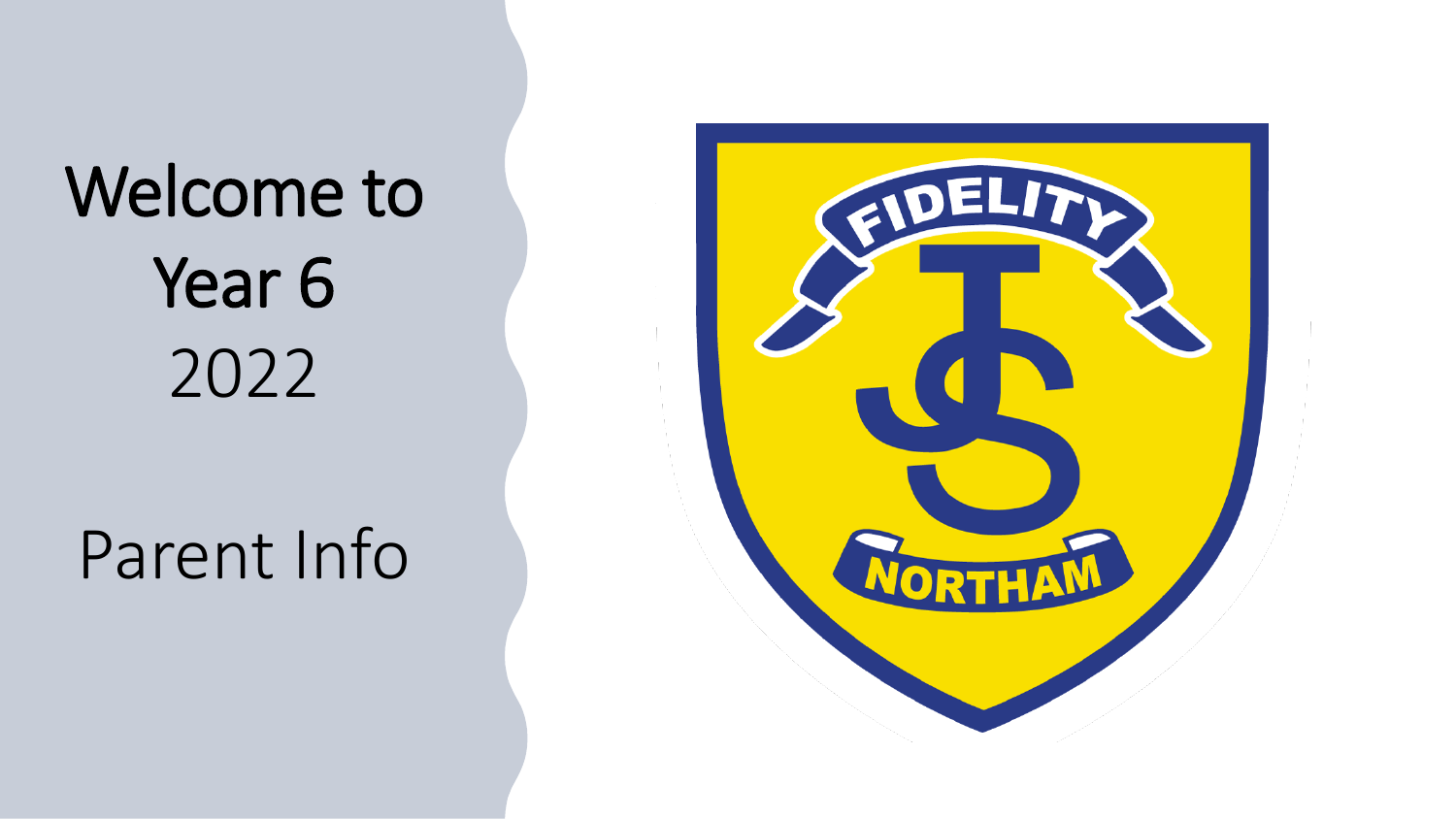#### **Year 6 Gold Mrs Sam Rodgers**



#### **About me:**

- I have been
- about me.<br>• I have been the vietes of the teaching for 7 years
- I started at St Joe's
- this year along with my two children
- I love my family, horse riding, camping and salt and vinegar chips

Wayne

Jaycee

me

- I can't stand rockmelon
- I'm super excited to be teaching your children this year  $\odot$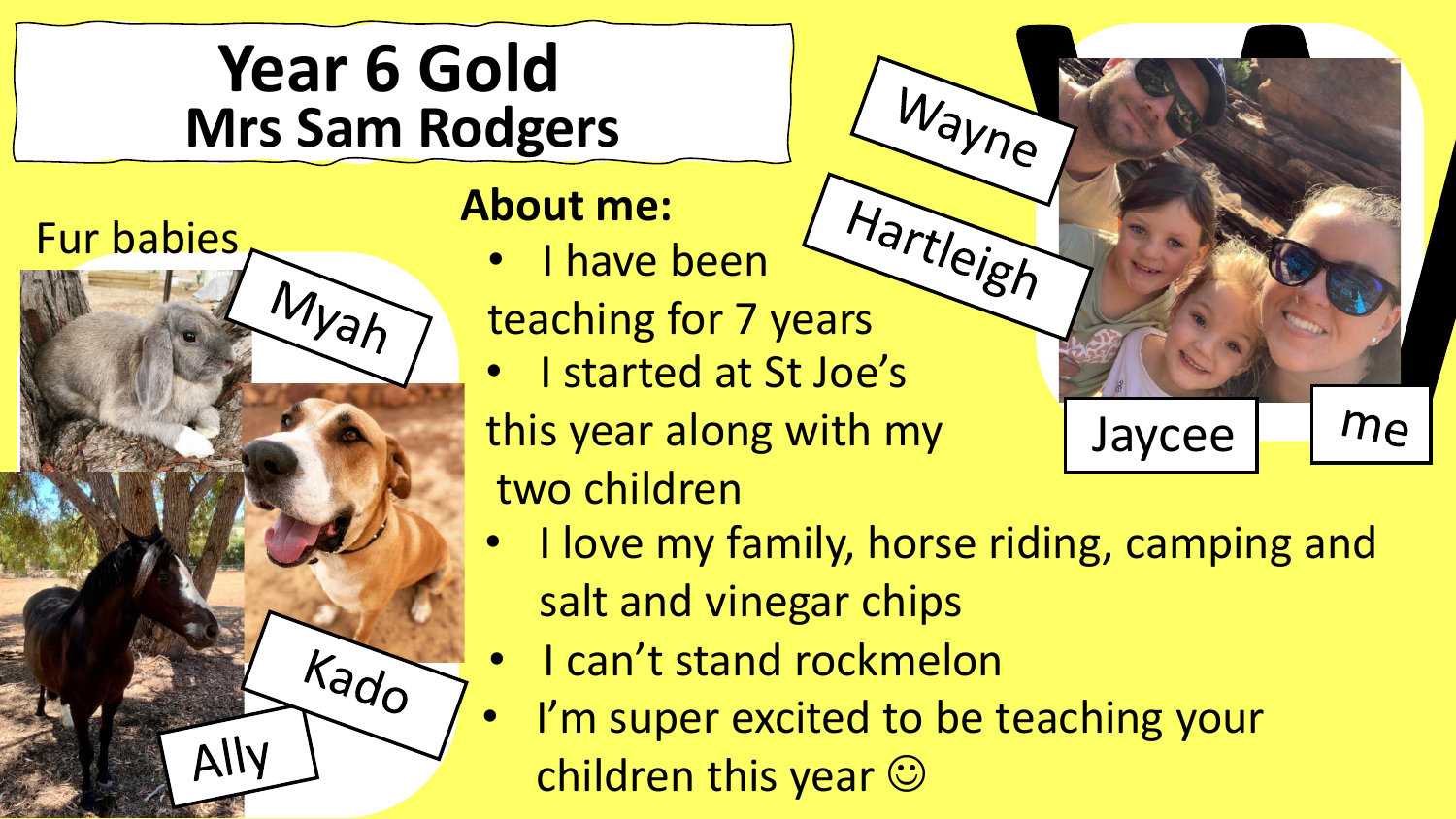#### **Year 6 Gold Contact details**

I work from Monday to Thursday. Mr Ken James is the teacher of 6G on Fridays. When contacting us, we will always reply within 48 hours  $\odot$ 

> [samantha.rodgers@cewa.edu.au](mailto:samantha.rodgers@cewa.edu.au) [Ken.james@cewa.edu.au](mailto:Ken.james@cewa.edu.au)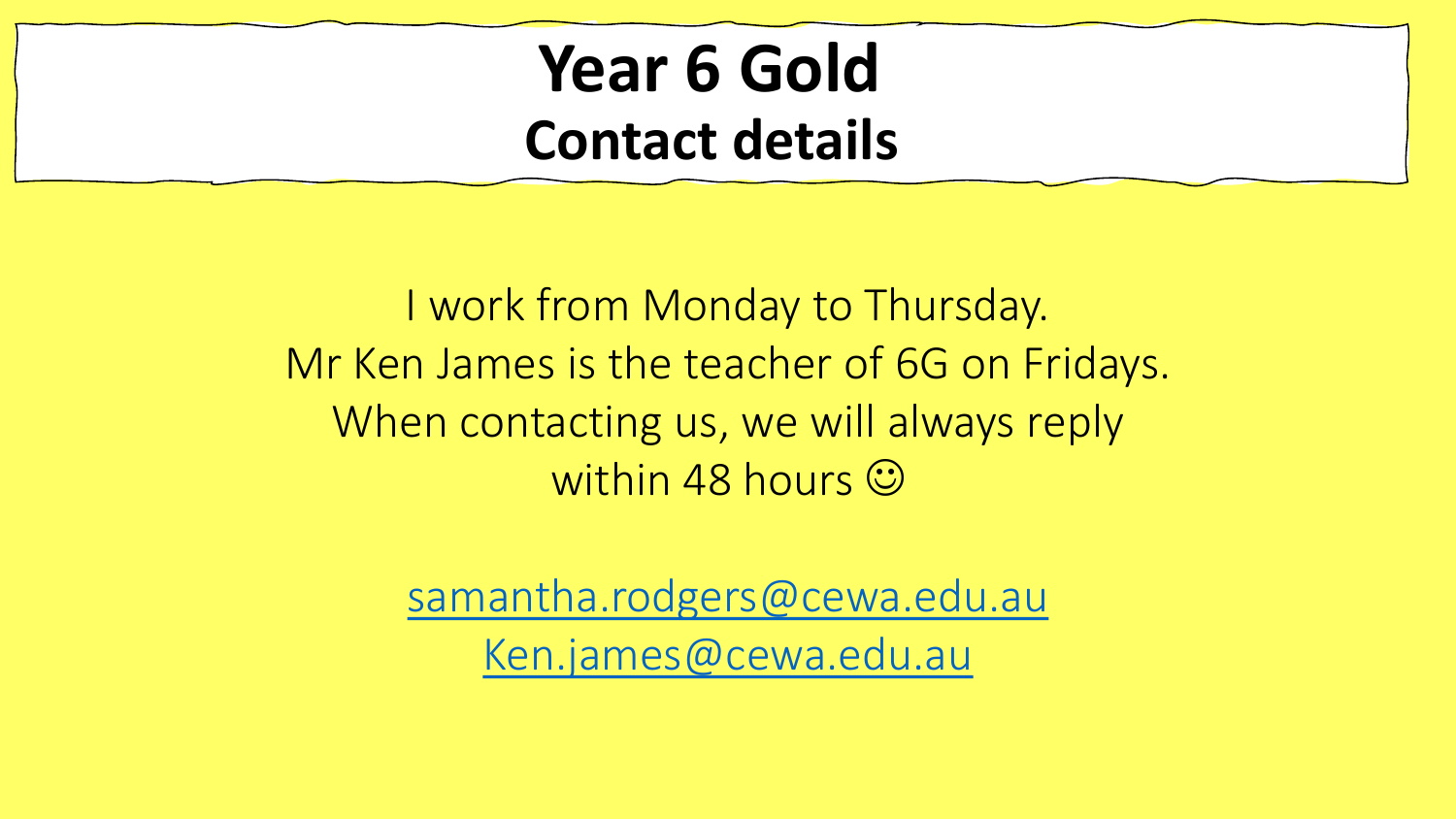#### **Year 6 Gold Timetable**

|                  | Monday                                                       | Tuesday                                                      | Wednesday                                     | Thursday                                                     | <i>Friday</i>                                             |  |
|------------------|--------------------------------------------------------------|--------------------------------------------------------------|-----------------------------------------------|--------------------------------------------------------------|-----------------------------------------------------------|--|
|                  | Sam Rodgers                                                  | Sam Rodgers                                                  | Sam Rodgers                                   | Sam Rodgers                                                  | <b>Ken James</b>                                          |  |
| $8:30 -$<br>9:00 | Morning check in<br>8:45 - Morning Fitness                   | <b>Mental Maths</b><br>8:45 - Morning Fitness                | <b>Mental Maths</b><br>8:45 - Morning Fitness | <b>Mental Maths</b><br>8:45 - Morning Fitness                | <b>Mental Maths</b><br>8:45 - Morning Fitness             |  |
| $9:00 -$         | English<br>Spelling - 20 mins<br>Reading rotations - 30 mins | English<br>Spelling - 20 mins<br>Reading rotations - 30 mins | <b>DOTT</b><br>LOTE                           | $9:00 - 9:45$                                                | Assembly/English<br>Spelling - 20 mins<br>Grammar-30 mins |  |
| 9:50             |                                                              |                                                              |                                               | English<br>Spelling - 20 mins<br>Reading rotations - 30 mins |                                                           |  |
| $9:55 -$         | English                                                      | English                                                      | <b>DOTT</b><br>Maths                          | $9:45 - 10:30$                                               | <b>DOTT</b>                                               |  |
| 10:45            |                                                              | <b>Talk for Writing</b><br><b>Talk for Writing</b>           |                                               | English<br><b>Talk for Writing</b>                           | The Arts                                                  |  |
| $10:45 -$        | <b>Recess</b>                                                | <b>Recess</b>                                                | Recess                                        | $10:30 - 10:50$                                              | <b>Recess</b>                                             |  |
| 11:05            |                                                              |                                                              |                                               | <b>Recess</b>                                                |                                                           |  |
| $11:05 -$        | Maths<br>Number & Algebra                                    | Maths<br>Number & Algebra                                    | <b>DOTT</b><br>Phys Ed/Health                 | $10:50 - 11:35$                                              | Sport<br>Science                                          |  |
| 11:55            |                                                              |                                                              |                                               | Maths<br><b>Statistics &amp; Probability</b>                 |                                                           |  |
| $12:00 -$        | <b>HASS</b>                                                  | <b>RE</b>                                                    | English<br><b>Talk for Writing</b>            | $11:35 - 12:20$                                              |                                                           |  |
| 12:50            |                                                              |                                                              |                                               | <b>RE</b>                                                    |                                                           |  |
| $12:50 -$        | Lunch                                                        | Lunch                                                        | Lunch                                         | $12:20 - 1:00$                                               | Lunch                                                     |  |
| 1:30             |                                                              |                                                              |                                               | Lunch                                                        |                                                           |  |
| $1:30-$<br>2:15  | <b>DOTT</b>                                                  | Technology                                                   | Maths-Basic facts Fluency                     | $1:00 - 1:45$                                                | Maths                                                     |  |
|                  | Phys Ed/Health                                               |                                                              | <b>RE</b>                                     | <b>DOTT</b><br>Lit singing                                   | Problem Solving & Reasoning                               |  |
| $2:20 -$         | <b>RE</b>                                                    | Choir/ G&T/                                                  | <b>HASS</b>                                   | $1:45 - 2:30$                                                | <b>Genius Hour</b>                                        |  |
| 3:05             |                                                              | Committees                                                   |                                               | Technology                                                   |                                                           |  |
| 3:05             | Home                                                         | Home                                                         | Home                                          | 2:30                                                         | Home                                                      |  |
|                  |                                                              |                                                              |                                               | Home                                                         |                                                           |  |

Sports Days: Wednesday and Friday

Library day: Wednesday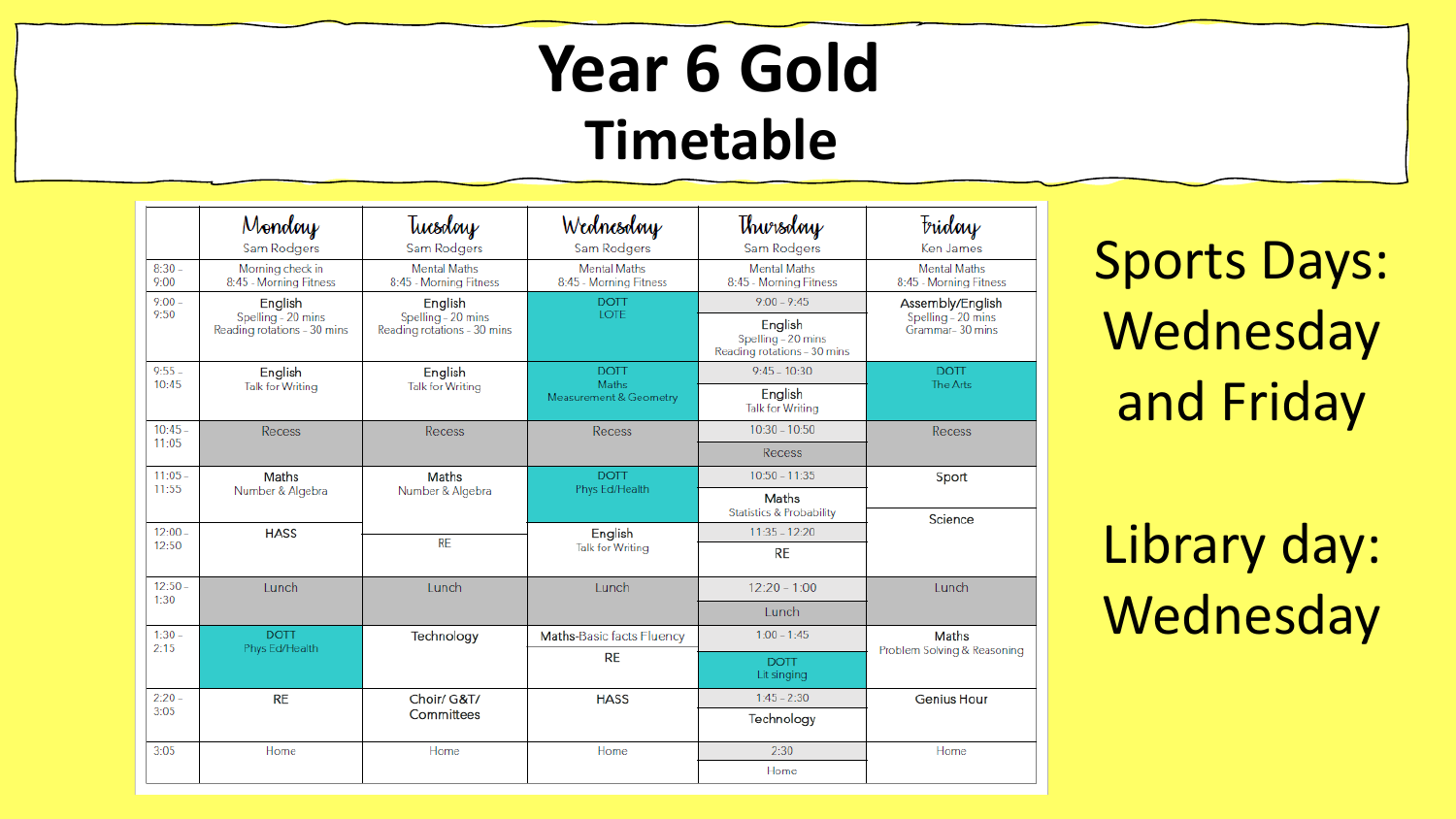# **Year 6 Blue Mr Cameron Watson**

#### About Me:

-I've been teaching for 2 years -I'm a past St Joseph's Student -I enjoy anything that involves sport -In my spare time I play cricket in Perth and coach and play football for the Northam Railways -I'm super excited to teach your child this year  $\odot$ 

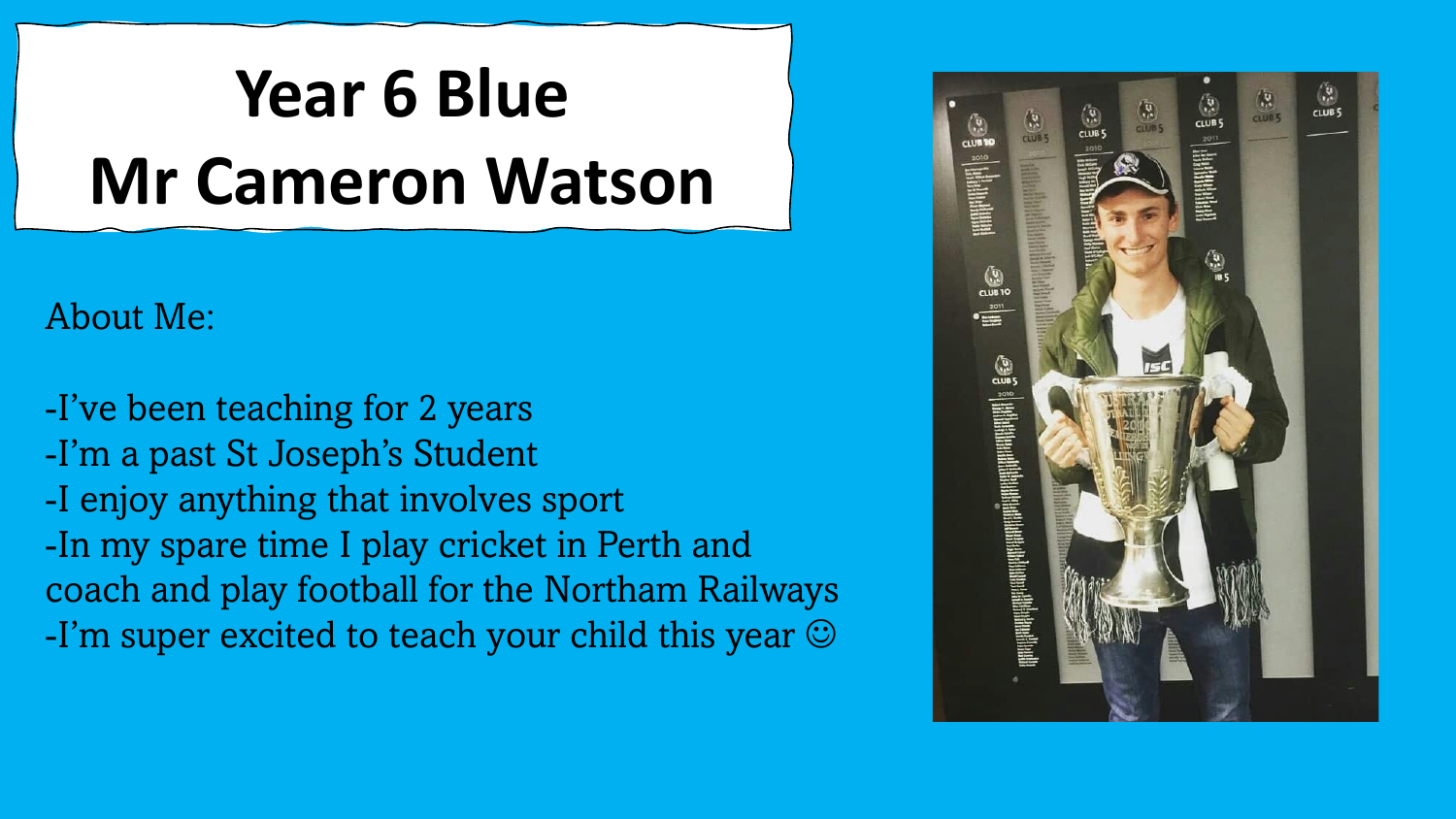#### **Year 6 Blue Contact details**

#### Please don't hesitate to contact me via email. I'll always reply within 48 hours.

[cameron.watson@cewa.edu.au](mailto:cameron.watson@cewa.edu.au)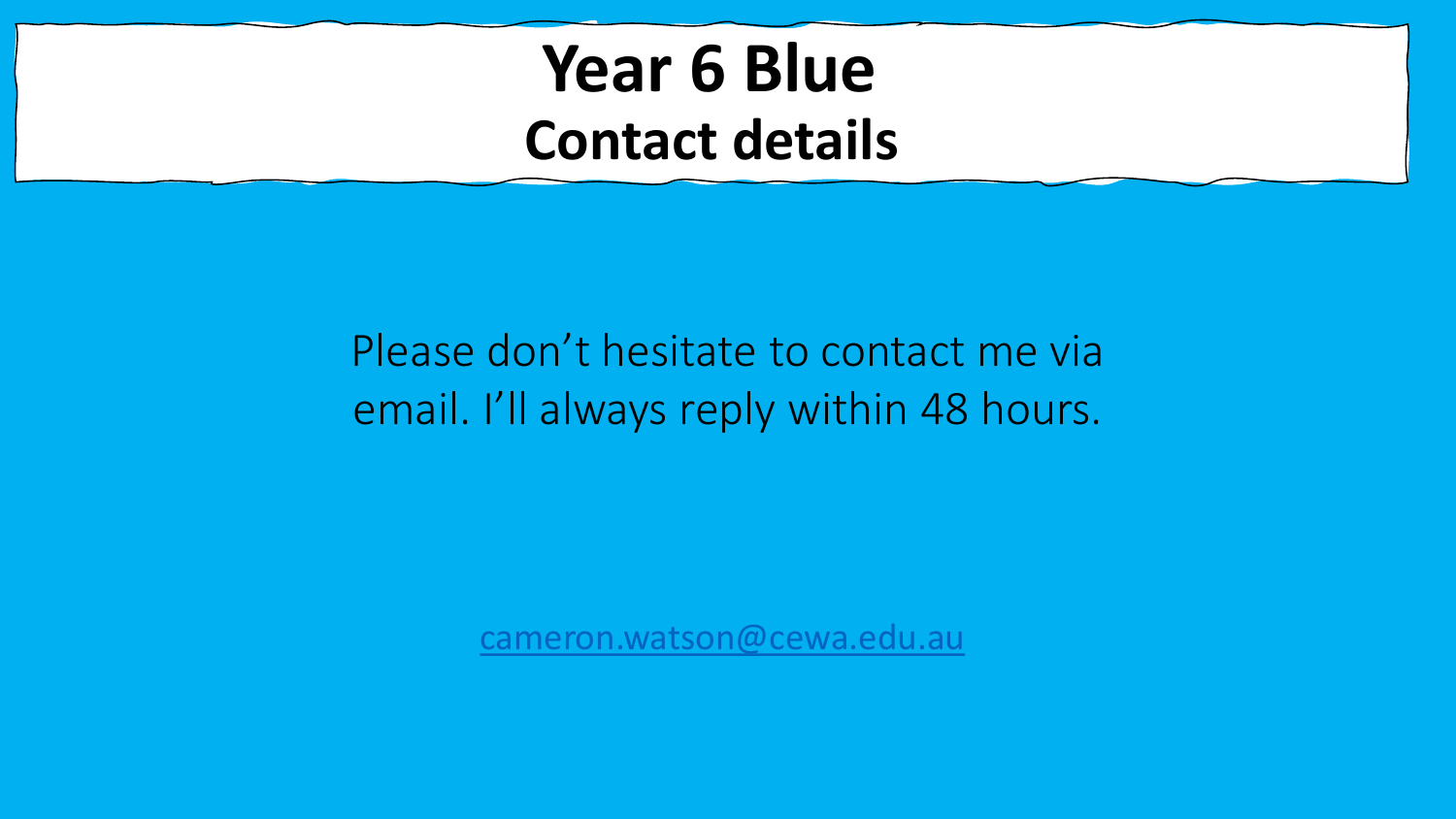#### **Year 6 Blue Timetable**

| Year 6B Timetable Term 1 – Mr Cameron Watson |                                                                                        |                                                                                         |                                                    |                                                                                         |                                                                                                           |  |  |
|----------------------------------------------|----------------------------------------------------------------------------------------|-----------------------------------------------------------------------------------------|----------------------------------------------------|-----------------------------------------------------------------------------------------|-----------------------------------------------------------------------------------------------------------|--|--|
| Time                                         | Monday                                                                                 | Tuesday                                                                                 | Wednesday                                          | Thursday                                                                                | Friday                                                                                                    |  |  |
| 8:30                                         | -Set Up<br>Activity: Chat/Boardgames<br>-Jobs                                          | -Morning Set Up<br>Activity: Times Tables<br>-Jobs                                      | -Morning Set Up<br>Activity: Times Tables<br>-Jobs | -Morning Set Up<br>Activity: Times Tables<br>-Jobs                                      | -Morning Set Up<br>Activity: Mark HW<br>-Jobs                                                             |  |  |
| 8.45-9.00                                    | <b>Morning Fitness</b>                                                                 | <b>Morning Fitness</b>                                                                  | <b>Morning Fitness</b>                             | <b>Morning Fitness</b>                                                                  | <b>Morning Fitness</b>                                                                                    |  |  |
| 9:00<br>Period 1                             | <b>English</b><br><b>Spelling: 9.00-9.20</b><br><b>Class Reading:</b><br>$9.20 - 9.50$ | <b>English</b><br><b>Spelling: 9.00-9.20</b><br><b>Reading Groups:</b><br>$9.20 - 9.50$ | <b>Maths</b><br>with Mr James                      | <b>English</b><br><b>Spelling: 9.00-9.20</b><br><b>Reading Groups:</b><br>$9.20 - 9.45$ | Assembly/English<br>Spelling: 9.50-10.10<br><b>Reading Groups:</b><br>10.10-10.30<br>Grammar: 10.30-10.50 |  |  |
|                                              | <b>Mrs James-Macqlit</b>                                                               | <b>Mrs James-Macalit</b>                                                                |                                                    | <b>Mrs James-Macalit</b>                                                                | <b>Mrs James-Macqlit</b>                                                                                  |  |  |
| 9:50<br>Period 2                             | <b>Maths</b>                                                                           | <b>English</b><br><b>TalkEorWriting</b>                                                 | <b>LOTE</b>                                        | 9:45<br><b>English</b><br><b>TalkForWriting</b>                                         | <b>Maths</b>                                                                                              |  |  |
| 10:45                                        | <b>Recess-Duty</b>                                                                     | Recess                                                                                  | <b>Recess</b>                                      | 10:30<br><b>Recess</b>                                                                  | <b>Recess</b>                                                                                             |  |  |
| 11:05<br>Period 3                            | <b>English</b><br><b>TalkForWriting</b>                                                | <b>Health/Sport</b>                                                                     | <b>English</b><br><b>JalkEorWriting</b>            | 10,50<br><b>Maths</b>                                                                   | <b>The Arts</b>                                                                                           |  |  |
| 12:00<br>Period 4                            | <b>HASS</b>                                                                            | <b>Maths</b>                                                                            | <b>HASS</b>                                        | 11.40<br><b>Health/Sport</b>                                                            | <b>Science</b>                                                                                            |  |  |
| 12:50                                        | Lunch                                                                                  | Lunch                                                                                   | $1.10 - 1.30$<br><b>Year 2 Supervision</b>         | Lunch                                                                                   | 1.10-1.30<br><b>Second Lunch Duty</b>                                                                     |  |  |
| 1:30<br>Period 5                             | <b>RE</b><br>(50 minutes)                                                              | <b>Science</b>                                                                          | <b>RE</b><br>(50 minutes)                          | 1.00<br><b>Lit Singing</b>                                                              | <b>RE</b><br>(50 minutes)                                                                                 |  |  |
| 2:20<br>Period 6                             | <b>TEC</b>                                                                             | Choir/GT<br><b>Committees/Clubs</b>                                                     | <b>TEC</b>                                         | 1:45<br><b>Class Sport</b>                                                              | <b>Genius Hour</b>                                                                                        |  |  |
|                                              | <b>Bus Duty</b>                                                                        |                                                                                         |                                                    | <b>Early Close</b><br>2:30                                                              |                                                                                                           |  |  |

Sports days: Tuesday and Thursday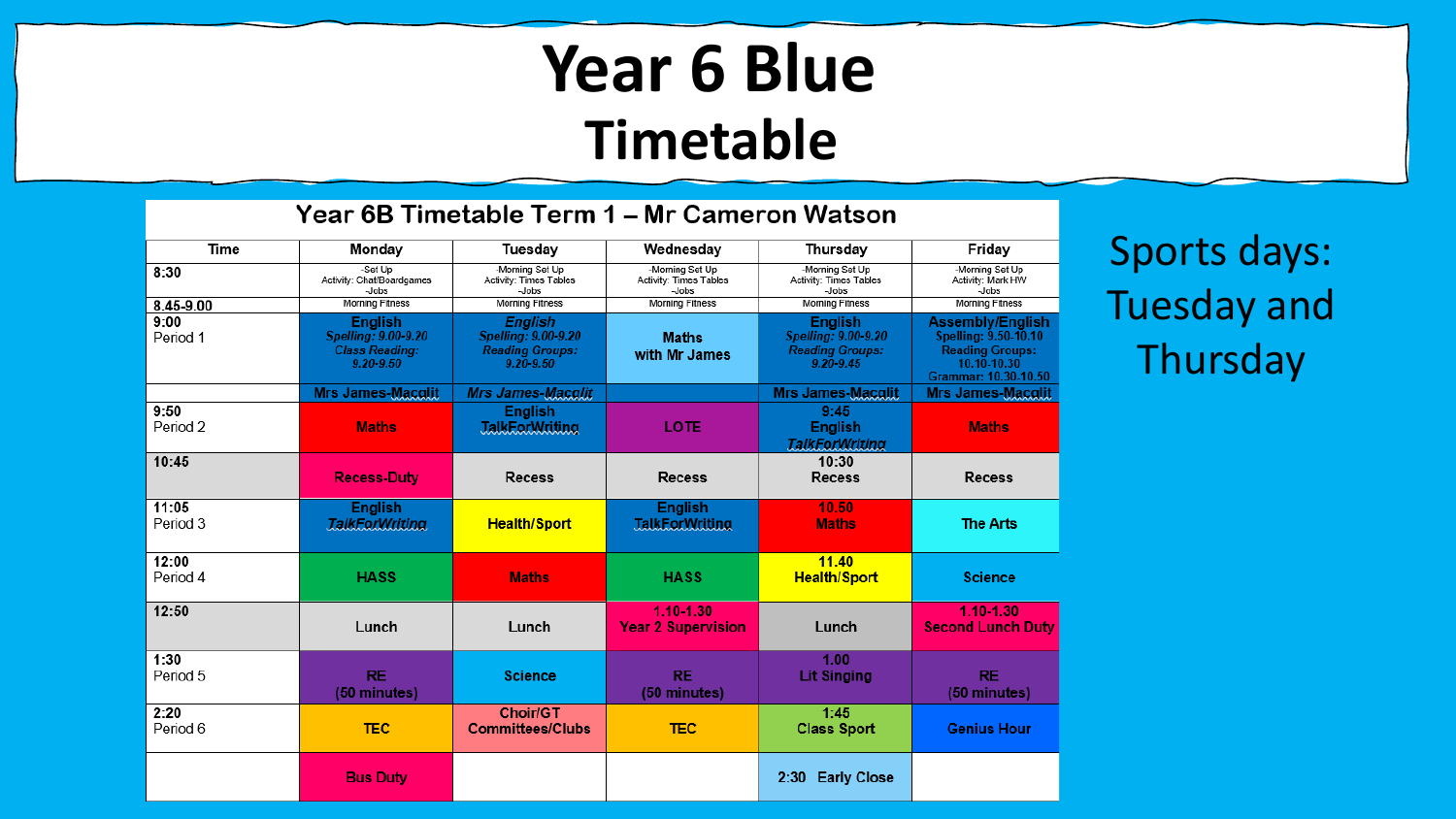#### **Specialist Teachers**

Ms Carrie Frost – Health and Physical Education [Carrie.frost@cewa.edu.au](mailto:Carrie.frost@cewa.edu.au)

> Mr Ken James – Maths [Ken.james@cewa.edu.au](mailto:Ken.james@cewa.edu.au)

Ms Syona Fernandez - The Arts [Syona.Fernandez@cewa.edu.au](mailto:Syona.Fernandez@cewa.edu.au)

Ms Rebecca Curtis – AUSLAN [Rebecca.curtis1@cewa.edu.au](mailto:Rebecca.curtis1@cewa.edu.au)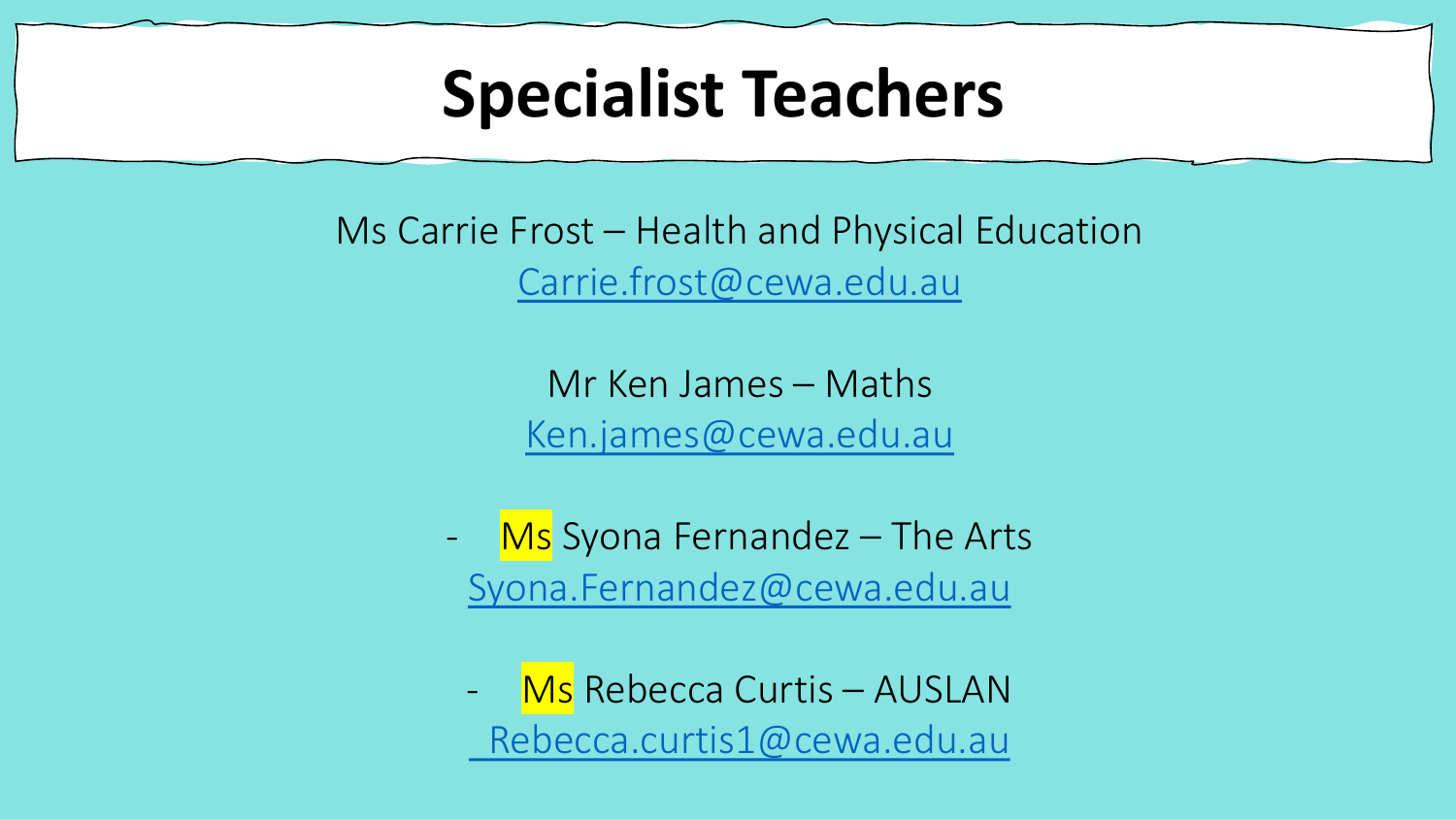#### **Communication**

If at any time you would like to discuss your child, we are around in the mornings and afternoons for a brief chat. However, if you would like to have an in-depth discussion please arrange a time.

Any notes to go home will be given to the student and it is expected they will be returned to school ASAP.

This year, all communication will occur via email.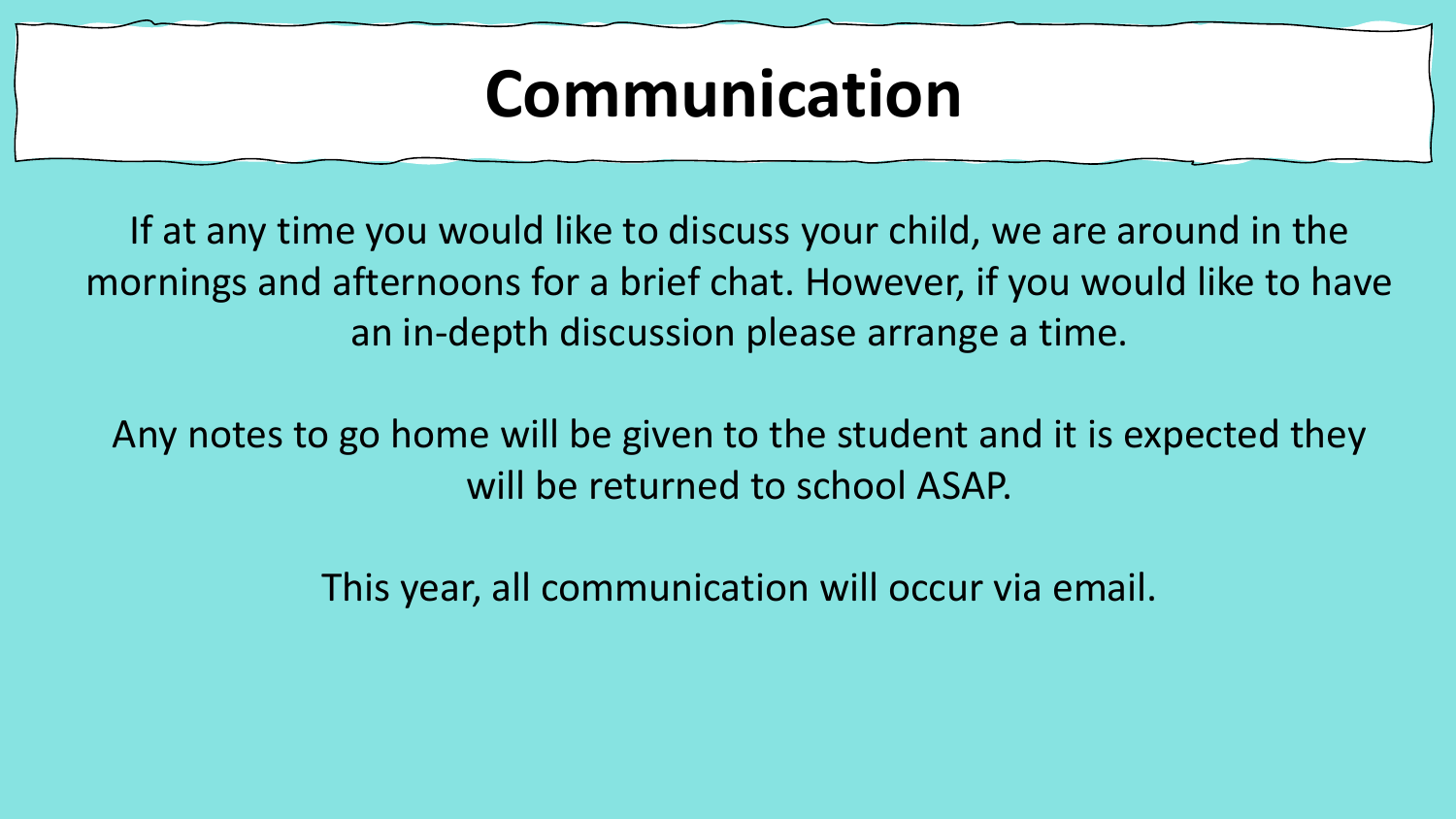#### **SeeSaw**



The program 'Seesaw' will be used consistently throughout the year to showcase each student's work as a digital portfolio. This will be continually updated with work pieces from each child.

You should receive your qr code to access your child's work shortly.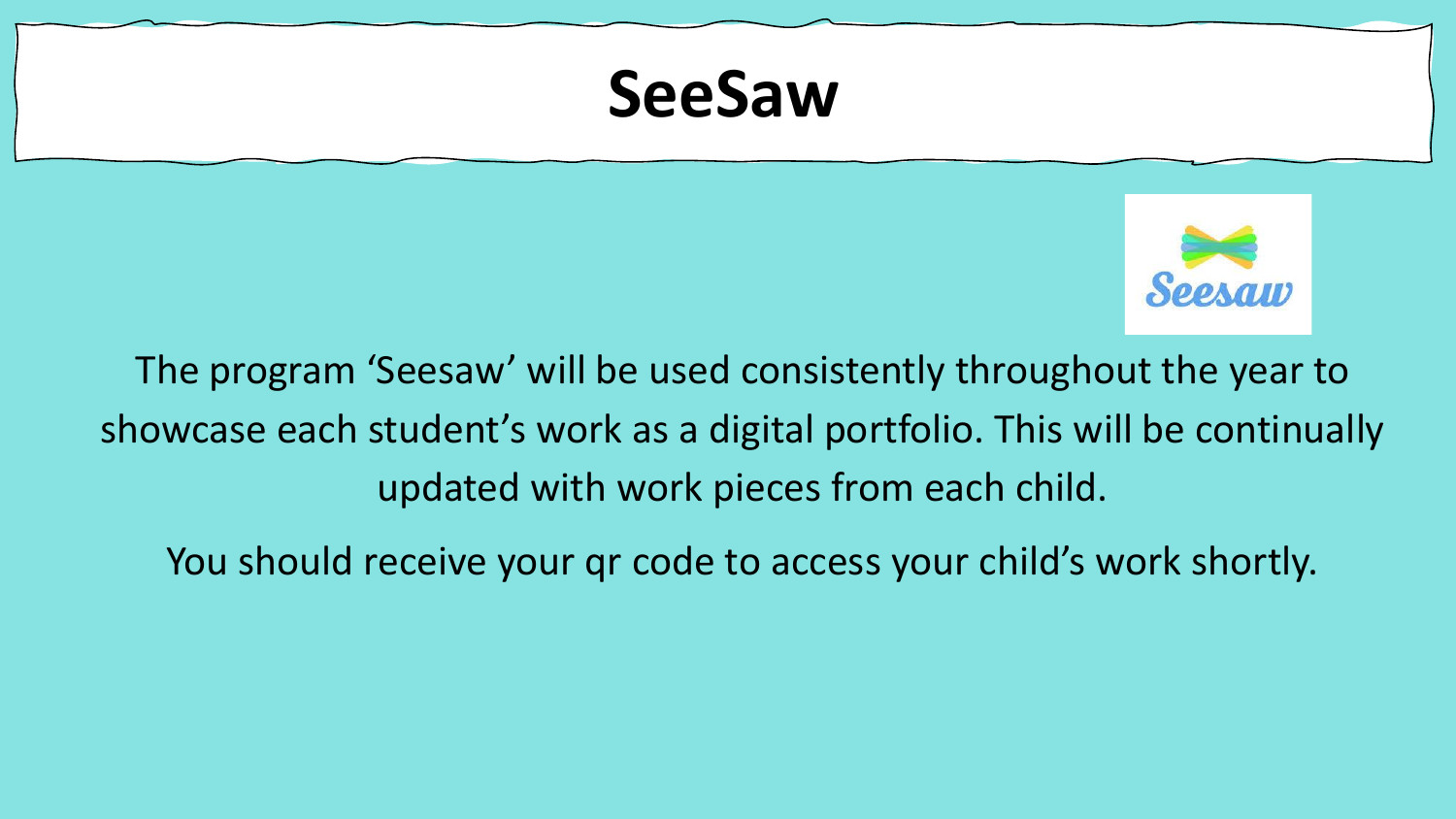#### **Homework**

Homework will comprise of students reading for at least 15 minutes per night, Mental Maths in their homework book and occasionally, Class Assignments.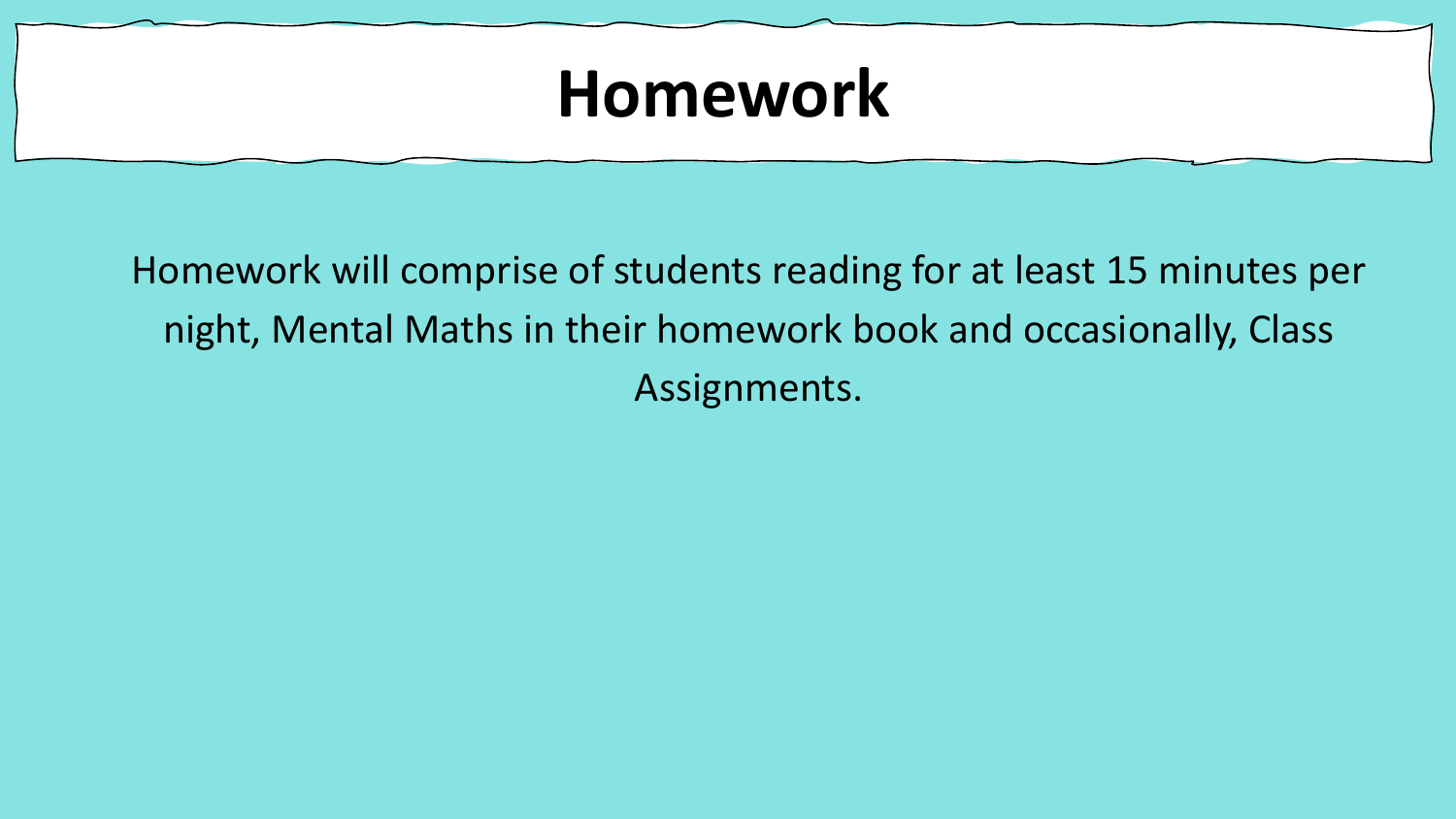## **iPads**

In Year 6, the BYOD (Bring Your Own Device) program is implemented and therefore, iPads will be used when it extends the learning experience. The students will use apps including TEAMS, Pages, Keynote, Book Creator, Popplet, Pic Collage, iMovie and iMotion just to name a few, to show their learning in a range of different forms.

As it is compulsory to sign the ICT Policy and iPad Agreement to use iPads in the classroom, any breach of this policy will result in the confiscation of the iPad and require parents to collect the iPad from the Administration Office.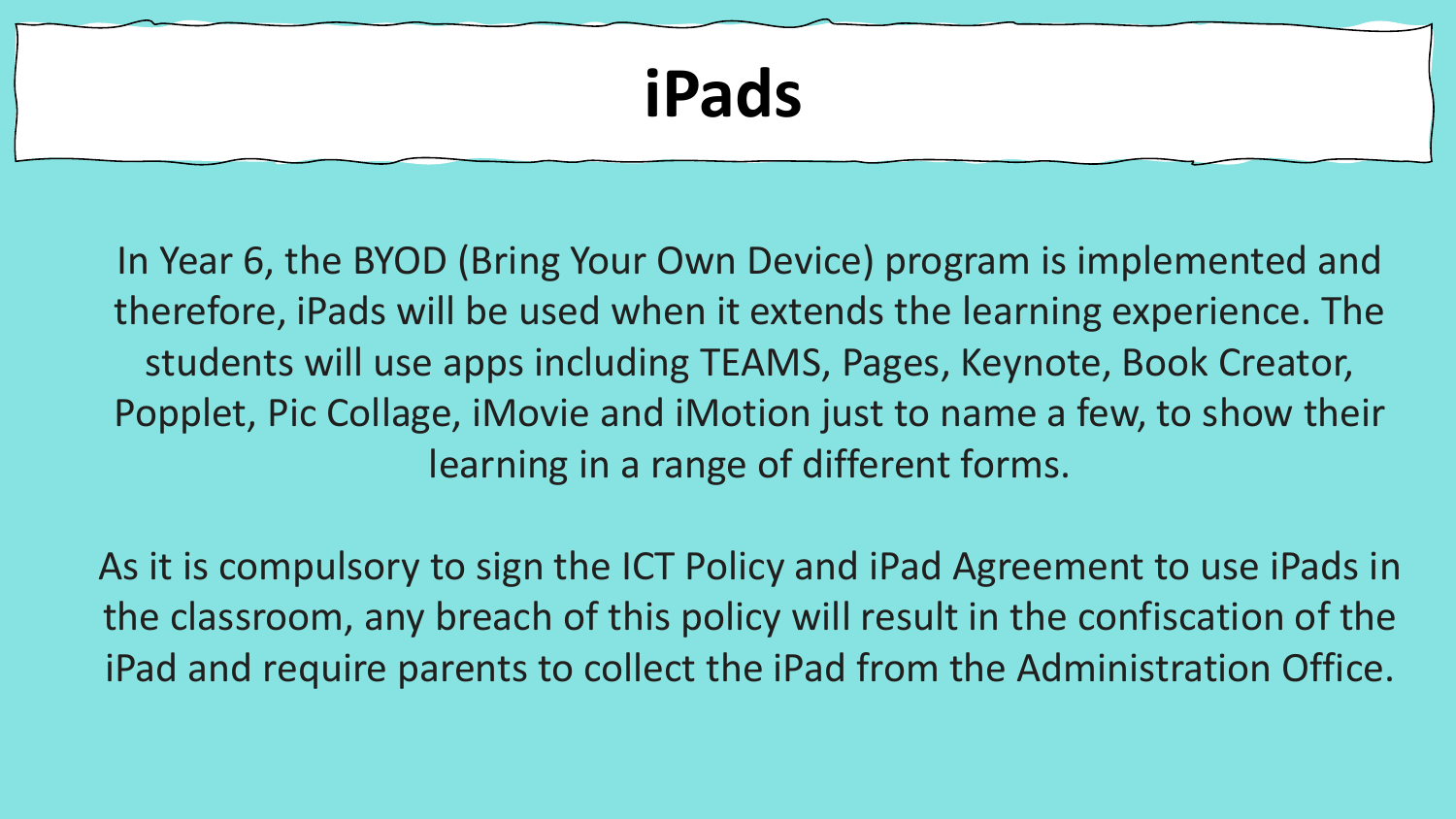#### **School Website**

All information in regards to the school, our policies and any information you require is accessible through the school website.

Absentees – when your child is absent, it is a requirement for parents/caregivers to fill out an absentee form. This form can be accessed through the school app or on the home page of the school website.

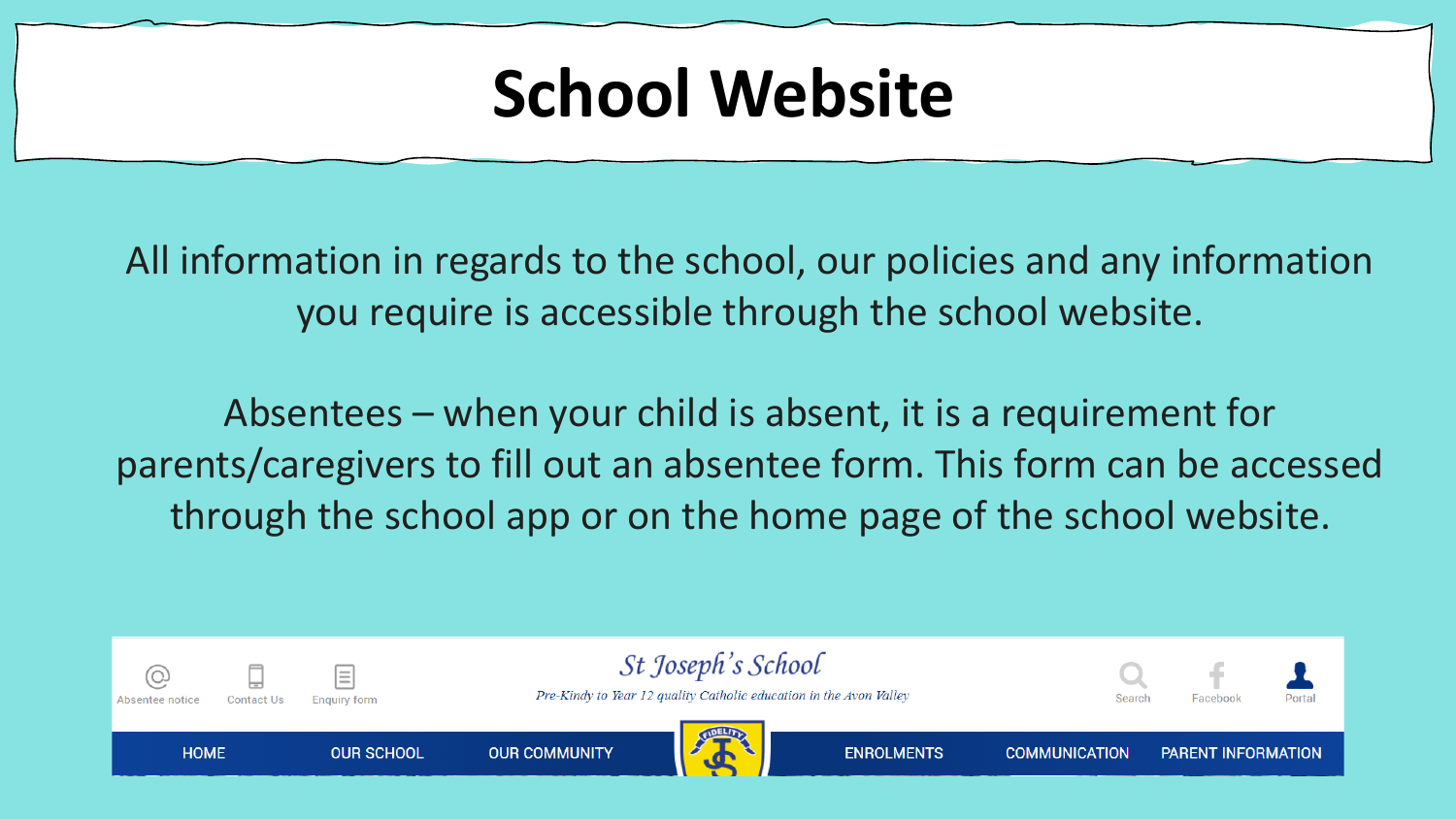## **School App**

Reminders, absentees and the school calendar can be accessed through the school app which can be found by searching 'szapp' in the App Store. Information on downloading the app is available on the school website and all updates will be accessible on your device.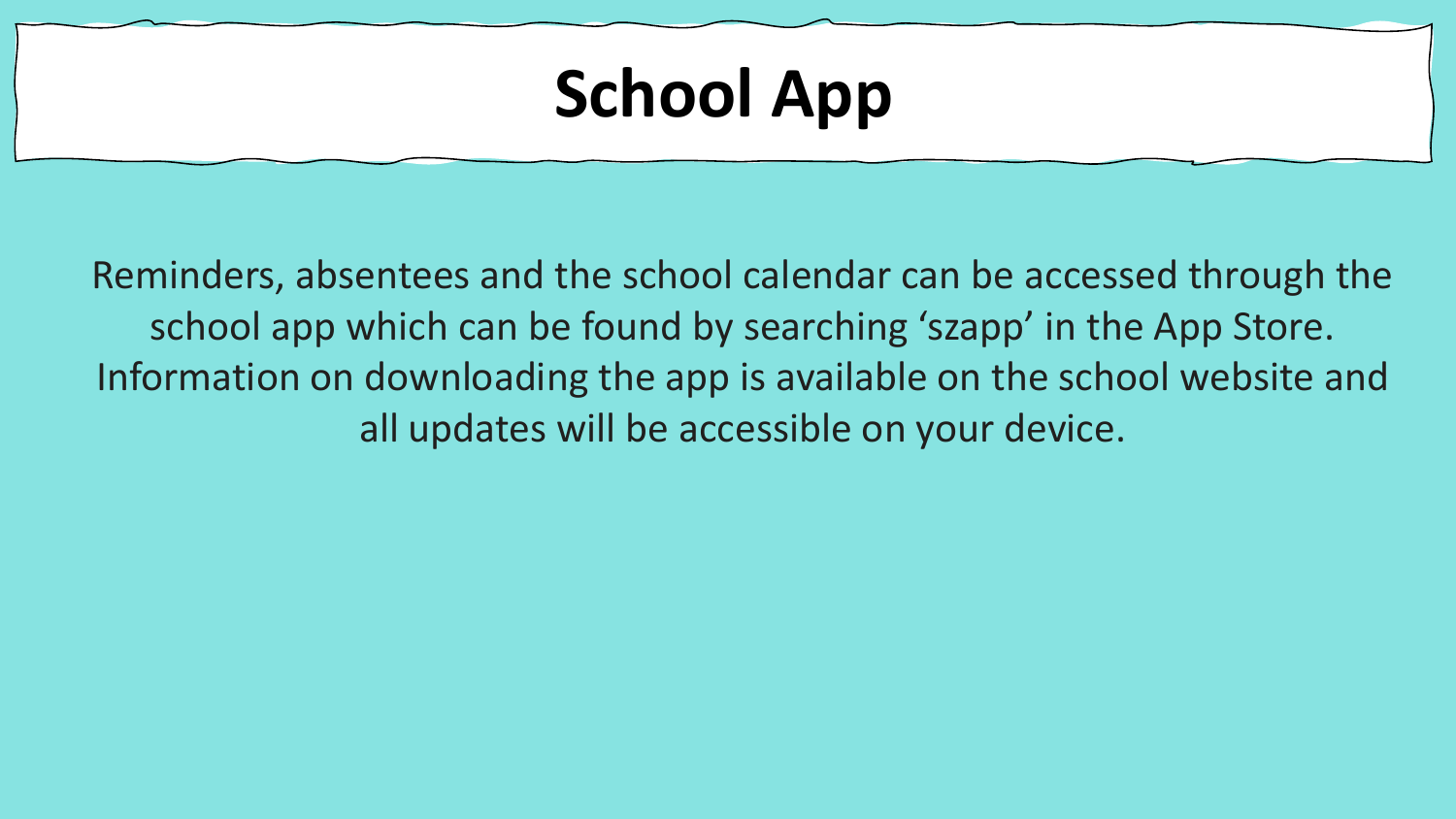#### **MaJEC**

The MaJEC Program is our Christian Service Program and the most important part of developing each student. The children will need to write any hours they complete either at home or school into their MaJEC booklet and have a parent or teacher sign it. The required amount of time to complete in Year 6 is five hours. Please send the books in regularly so we can update their hours online.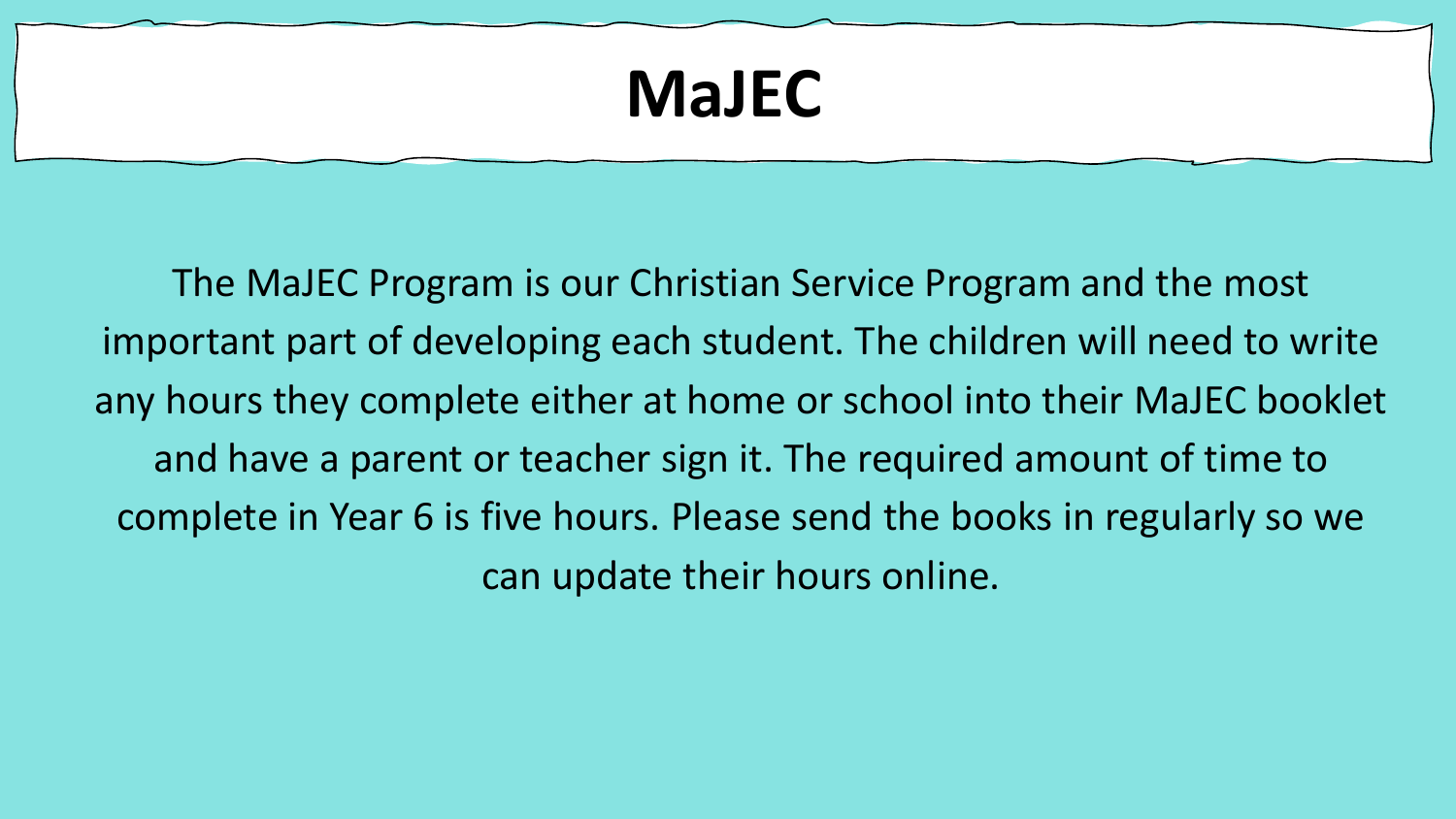#### **Medication**

It is a requirement of parents that the school is continually updated of a child's medical records and medication. If you child requires medication at school please inform the Admin Team in the front office.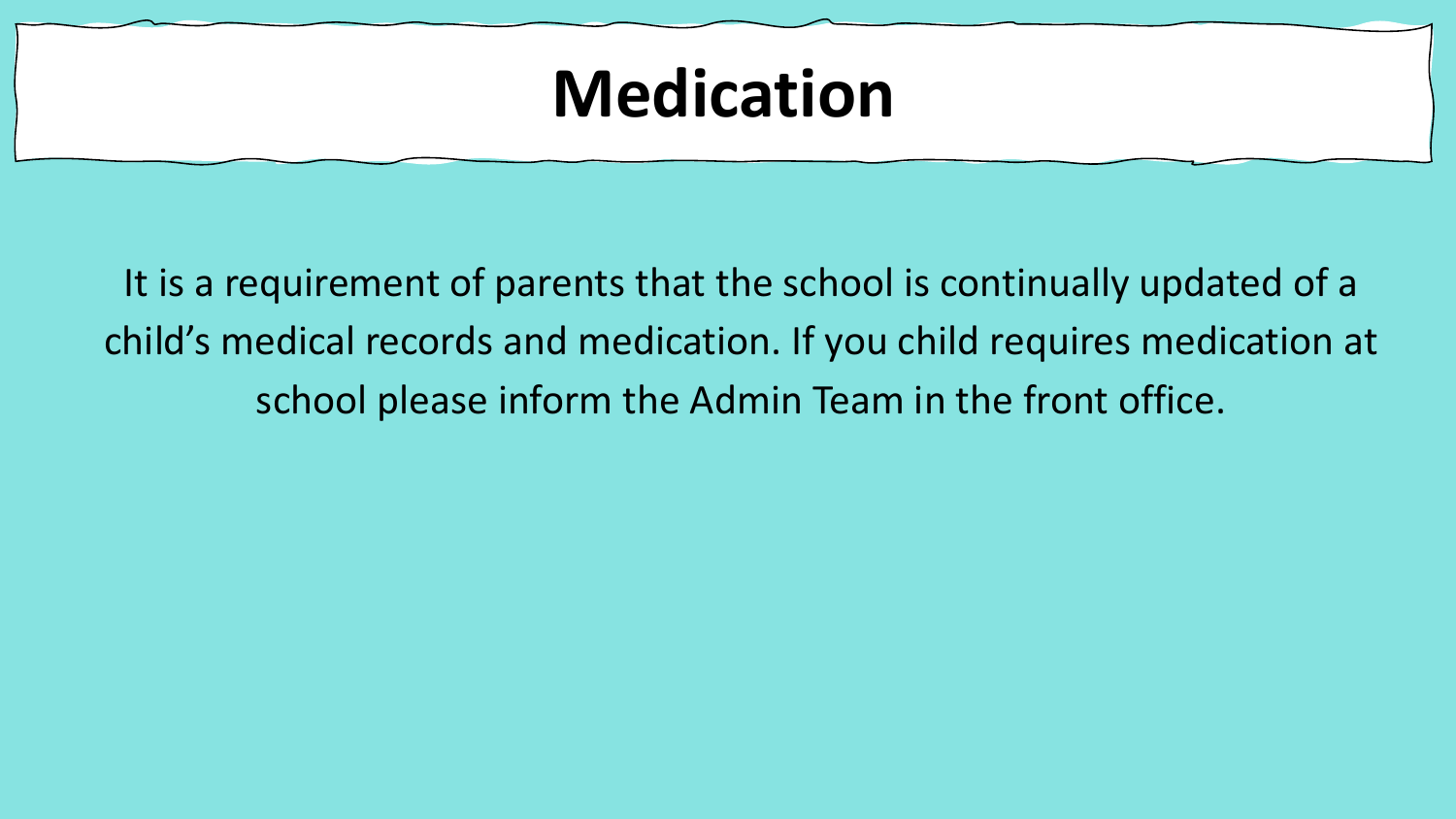## **Visitors**

When visiting school to help on campus between the hours of 8:30am and 3:00pm, all visitors must sign in through the SEQTA Kiosk in the Administration building.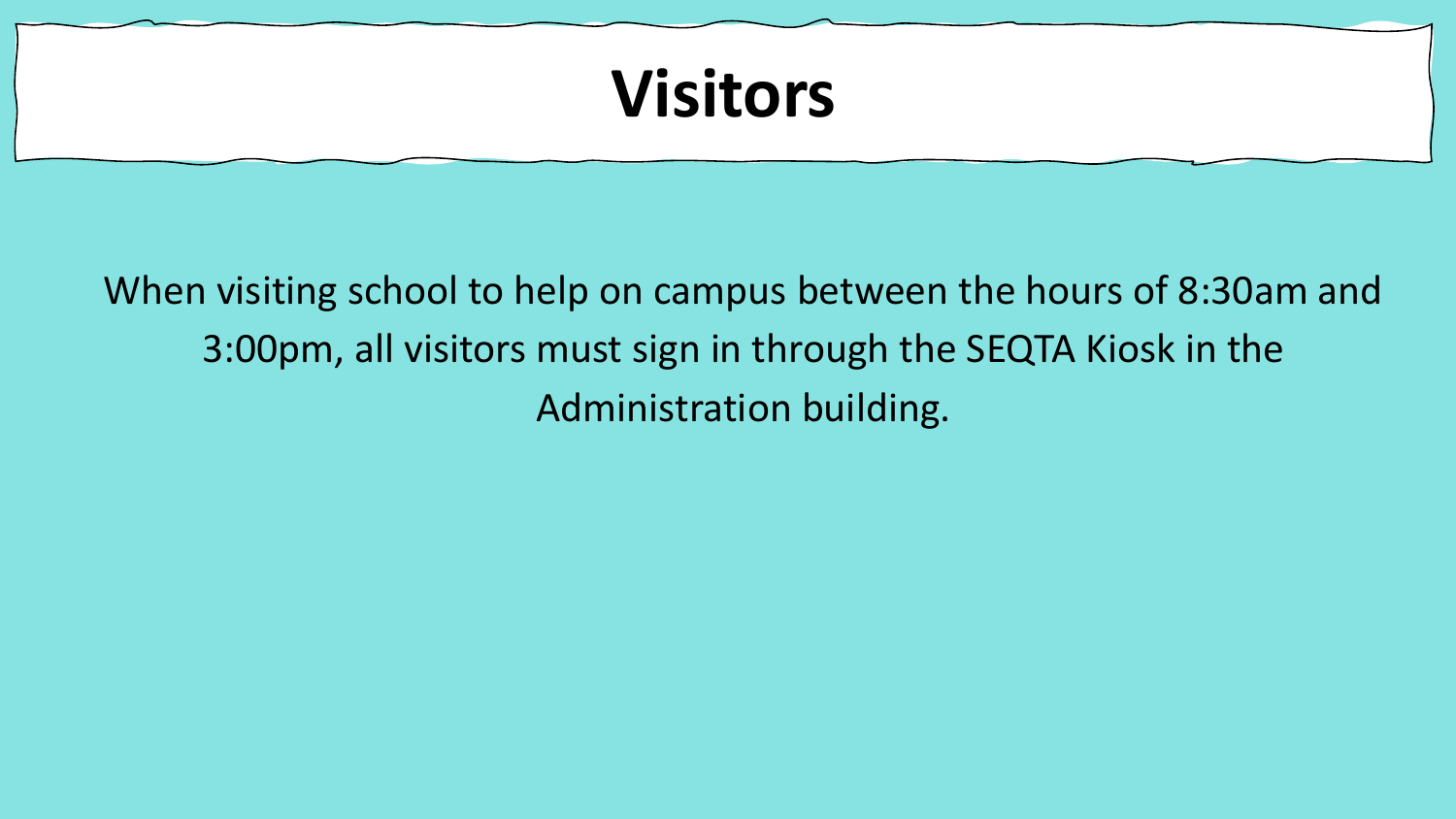## **Behaviour Management**

In class this year, we will mostly be using the House Points System to reward expected and positive behaviour. There are 4 classroom rules which must be followed at all times:

- Respect the teacher
- Respect everyone else
- Respect yourself
- Respect the classroom

At the time that one of these rules is broken by your child, you will receive an email explaining what happened to ensure the behaviour isn't continued in the future.

The process that will be occurring for continual inappropriate behaviour is as follows:

- **Verbal Warning**
- 2. Timeout in classroom
- Moved to a buddy class
- 4. Sent to Mrs Michelle Christian, Head of Primary.